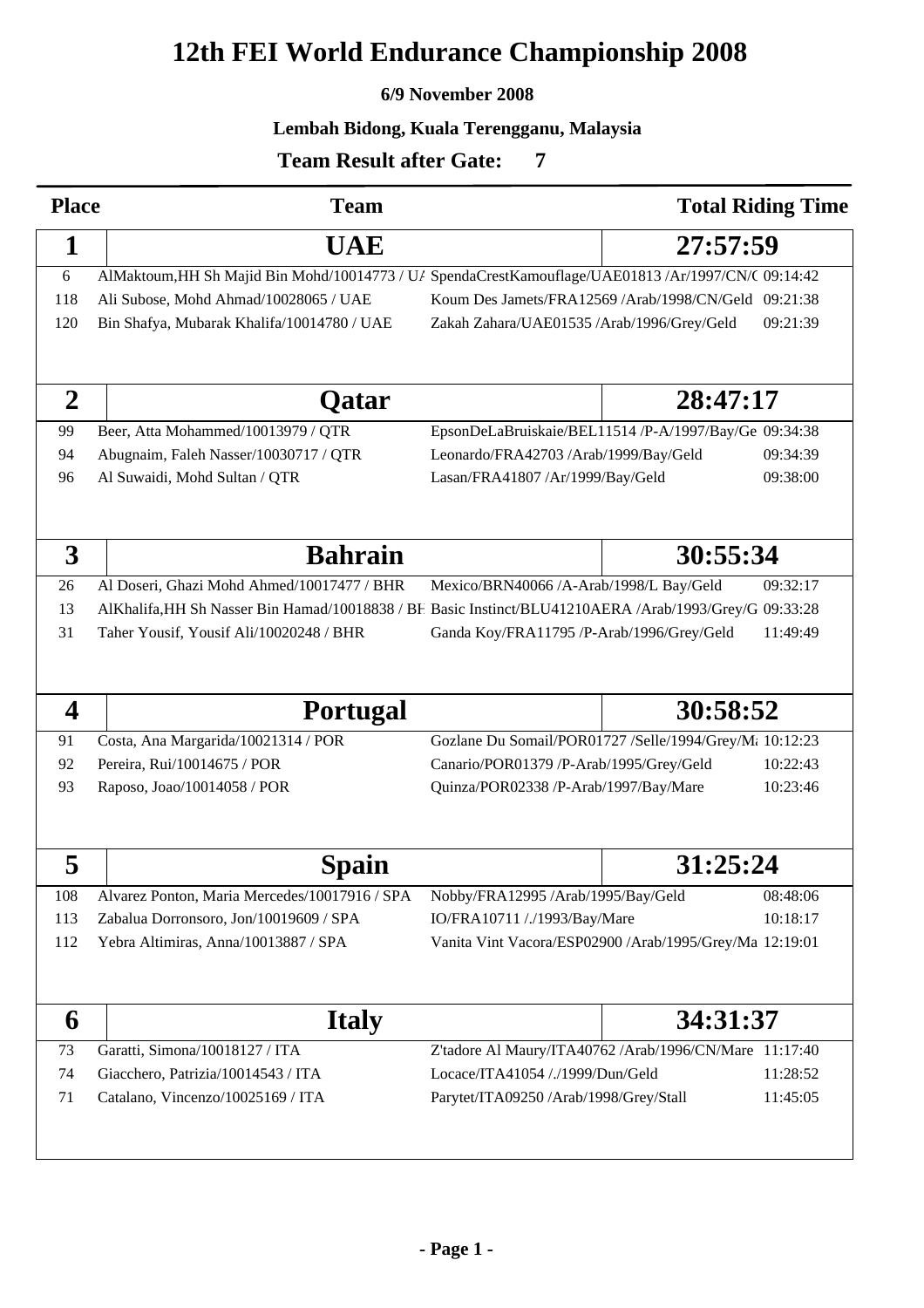# **12th FEI World Endurance Championship 2008**

#### **6/9 November 2008**

#### **Lembah Bidong, Kuala Terengganu, Malaysia**

<sup>0</sup>

### **Team Result after Gate:**

| <b>Place</b>                         | <b>Team</b>                                 | <b>Total Riding Time</b>                                |  |
|--------------------------------------|---------------------------------------------|---------------------------------------------------------|--|
| 7                                    | Canada                                      | 38:25:45                                                |  |
| 40                                   | Gielen, Robert/10018527 / CAN               | F.C. Galaxy/CAN02782 /Arab/1997/Bay/Geld<br>12:27:54    |  |
| 42                                   | Sturley, Ruth/10017844 / CAN                | RBF Super Sport/CAN02334 /Arab/1993/CN/Geld<br>12:49:29 |  |
| 43                                   | Vinton, Yvette/10013858 / CAN               | Teese/CAN40148 /Arab/2000/Chestnut/Geld<br>13:08:22     |  |
|                                      |                                             |                                                         |  |
| 8                                    | <b>Argentina</b>                            | 19:47:03                                                |  |
| 18                                   | Vita, Agustin/10015014 / ARG                | Baraka Ibn Al Tamah/ARG00936 /Arab/1998/CN/G 08:57:55   |  |
| 7                                    | Dupin De Greenwalt, Carolina/10028559 / ARG | 10:49:08<br>Jessie Q/ARG00926 /P-Arab/1996/Grey/Mare    |  |
| 9                                    | <b>France</b>                               | 20:03:05                                                |  |
| 54                                   | Benoit, Philippe/10019322 / FRA             | Akim Du Boulve/FRA13378 /Arab/1998/Roan/Geld 09:50:43   |  |
| 55                                   |                                             | Gwellik Du Parc/FRA09102 /Arab/1994/Chestnut/G 10:12:22 |  |
|                                      | Denayer, Caroline/10018182 / FRA            |                                                         |  |
| <b>10</b>                            | <b>Australia</b>                            | 20:35:29                                                |  |
| 23                                   | Toft, Penny/10013832 / AUS                  | Don/AUS02026 /A-Arab/1996/Bay/Geld<br>10:17:44          |  |
| 20                                   | Mcgaffin, Kristie/10013830 / AUS            | Tierview Maverick/AUS01655 /P-Arab/1997/Bay/G 10:17:45  |  |
| 11                                   | <b>Belgium</b>                              | 09:32:18                                                |  |
| 35                                   | Jaumotte, Rachel/10021953 / BEL             | Rukban Dikruhu MMN/BA4196 /Arab/1998/CN/Ge 09:32:18     |  |
|                                      |                                             |                                                         |  |
| 12                                   | <b>USA</b>                                  | 10:25:37                                                |  |
| Brunjes, Kathy/10021149 / USA<br>122 |                                             | 10:25:37<br>Theatric/USA40137 /Arab/1998/Chestnut/Geld  |  |
|                                      |                                             |                                                         |  |